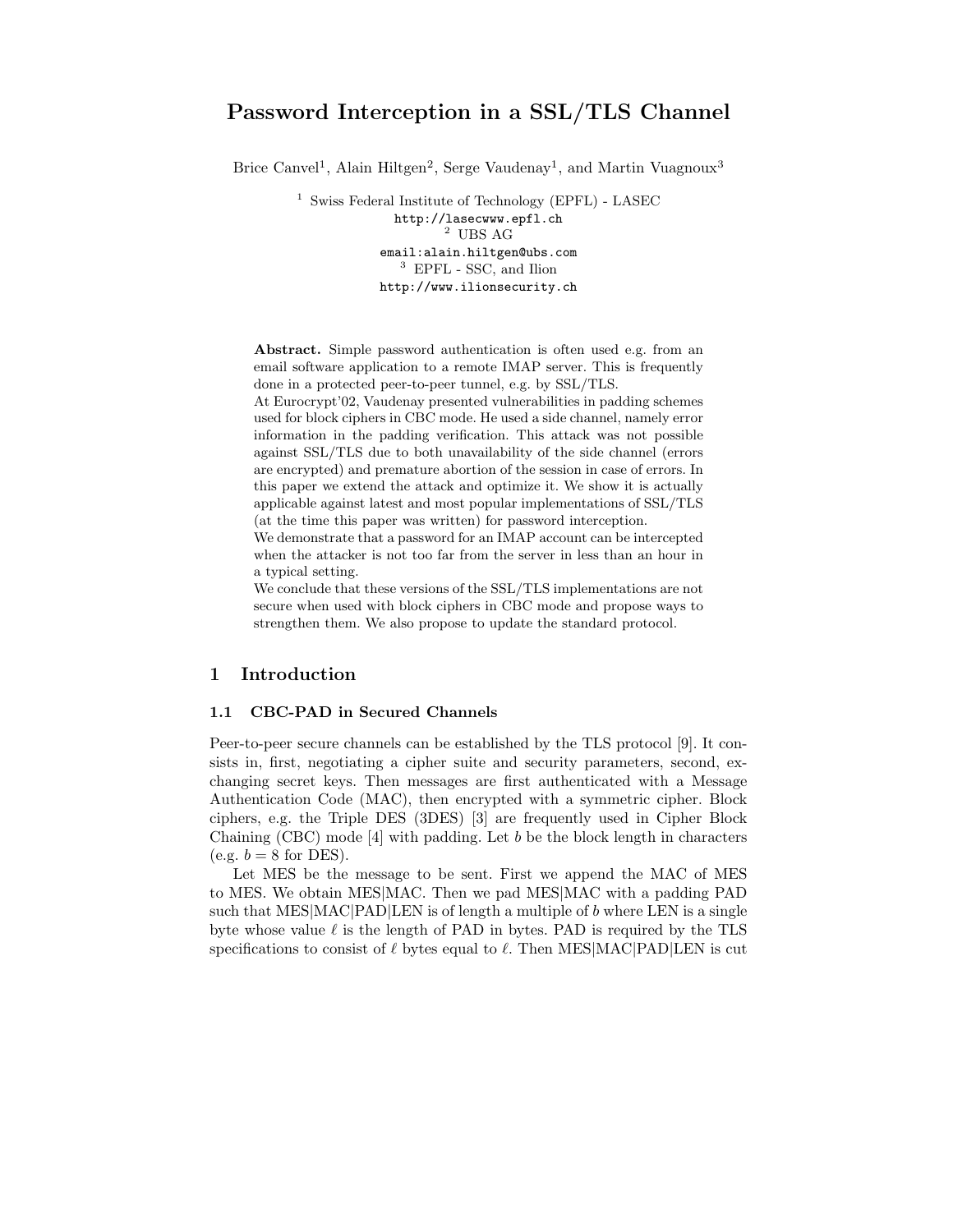into a block sequence  $x_1, x_2, \ldots, x_n$  (each  $x_i$  has a length of b), then encrypted in CBC mode, i.e. transformed into  $y_1, y_2, \ldots, y_n$  with

$$
y_i = \text{ENC}(y_{i-1} \oplus x_i)
$$

where ENC denotes the block cipher. (We do not discuss about the initial vector  $y_0$  which can be either a part of the secret key, or a random value sent with the ciphertext, or a fixed value.)

When  $y_1, y_2, \ldots, y_n$  is received, it is first decrypted back into  $x_1, x_2, \ldots, x_n$ . Then we look at the last byte LEN, call  $\ell$  its value, and separate the padding PAD of length  $\ell$  and LEN from the plaintext. It is required that PAD should be checked to consist of bytes all equal to  $\ell$ . If this is not the case, a padding error is generated. Otherwise the MAC is extracted then checked. If the MAC is not valid, a MAC error is generated. Otherwise the cleartext MES is extracted and processed.

In TLS, fatal errors such as incorrect padding or bad MAC errors simply abort the session. It should also be outlined that error messages are sent through the same channel, i.e. they are MACed, padded, then encrypted before being sent.

A typical application of TLS is when an email application connects to a remote IMAP server [8]. For this, the application (client) simply sends the user name and password through the secured channel, i.e. the message MES includes the password in clear.

### 1.2 Side Channel Attack against CBC-PAD

In 2002, Vaudenay [17] presented an attack which enables the decryption of blocks provided that error messages are available (as a side channel attack) and sessions do not abort. We thus assume that we can send a ciphertext to the server and get the answer which is either an error or an acknowledgment. We modelize this as an oracle  $\mathcal{O}$ . When the answer is a padding error message (decryption failed), we say that  $\mathcal O$  answers 0. Otherwise (bad record mac), the oracle  $\mathcal O$  answers 1.

Let  $y$  be the ciphertext block to decrypt. The purpose of the attack is to find the block x such that  $y = \text{ENC}(x)$ . Following [17], and as depicted on Fig. 1, we first transform the oracle  $\mathcal O$  into an oracle **Check1** $(y, u)$  which checks whether "the  $ENC^{-1}(y)$  block ends with the byte sequence u" or not. We then use this oracle in  $\text{DecryptByte1}(y, s)$  in order to decrypt a new character in  $\text{ENC}^{-1}(y)$ from the known tail s of x. We then use this process in  $\text{DecryptBlock1}(y)$  in order to decrypt a full block y.

The attack of [17] works against WTLS [2]. It does not work against TLS for two reasons. First of all, as soon as a padding or MAC error occurs the session is broken and needs to restart with a freshly exchanged key. As pointed out in [17], the attack could have still worked in order to decrypt only the rightmost byte with a probability of success of  $2^{-8}$ . It can also be adapted in order to test if x ends with a given pattern. (In [17] the oracle in the corresponding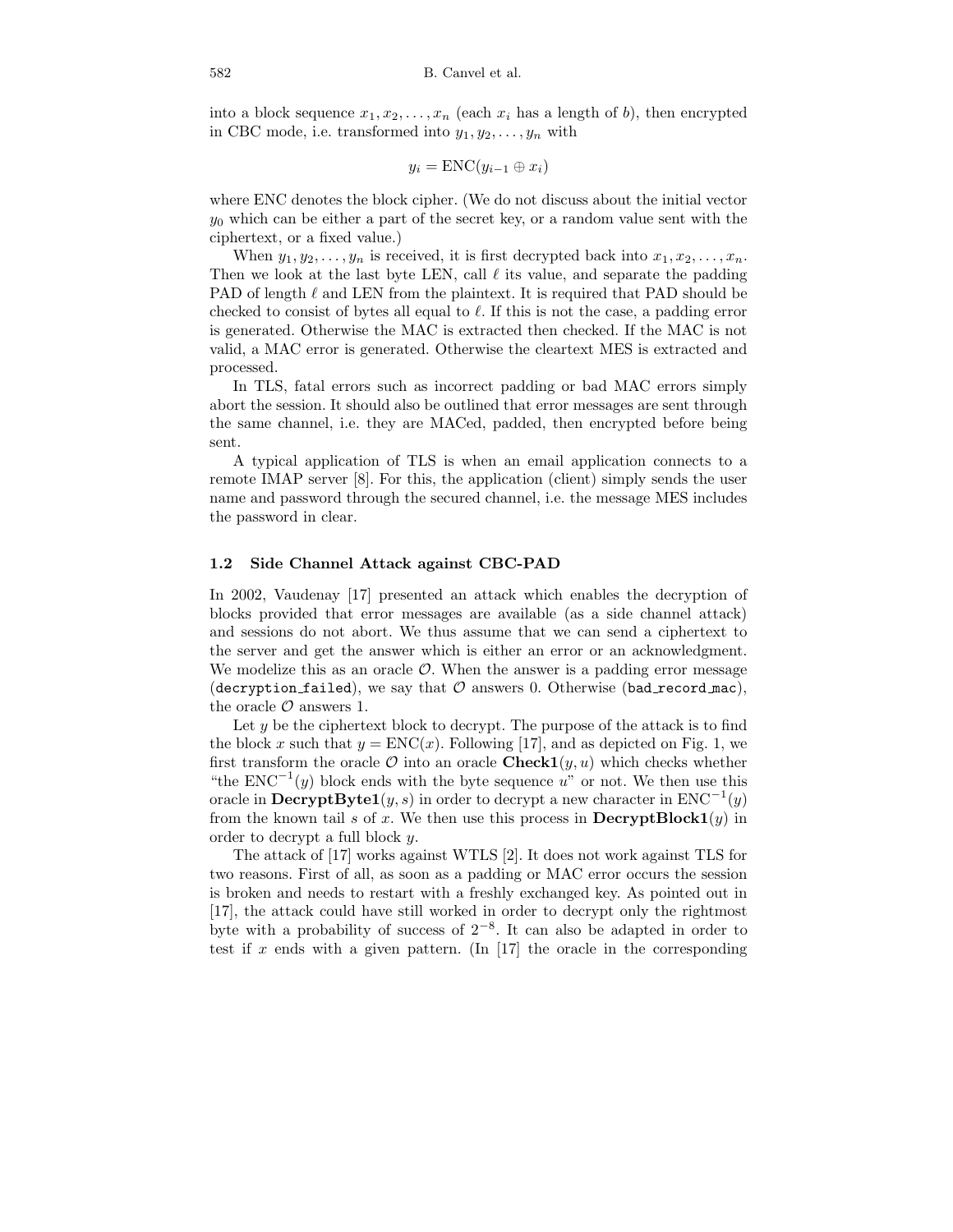$\text{DecryptBlock1}(y)$ 1: for  $i = 1$  to b do 2:  $c_i \leftarrow \text{DecryptByte1}(y, c_{i-1} | \dots | c_1)$ 3: end for 4: return  $c_b | \dots | c_1$  $\text{DecryptByte1}(y, s)$ 1: for all possible values of byte  $c$  do 2: if  $\text{Check1}(y, c | s) = 1$  then 3: return  $c$ 4: end if 5: end for  $\mathbf{Check1}(y, u)$ 1: let  $i$  be the length of  $u$ 2: let L be a random string of length  $b - i$ 3: let  $R = (i - 1)|(i - 1)| \dots | (i - 1)$  of length i 4:  $r \leftarrow L | (R \oplus u)$ 5: build the fake ciphertext  $r|y$  to be sent to the oracle 6: return  $\mathcal{O}(r|y)$ 

Fig. 1. Side Channel Attack against CBC-PAD.

attacks is called a "bomb oracle".) This does not work either against TLS for another reason: because error messages are not available to the adversary (they are indeed encrypted and indistinguishable). In order to make them "even less distinguishable", standard implementations of the TLS protocol now use the same error message for both types or errors (as specified for SSL) in order to protect against this type of attack [13].

Other studies investigated attacks against paddings, like Black-Urtubia [6] which considered other modes than the CBC mode, and Paterson-Yau<sup>4</sup> which considered the CBC mode of ISO/IEC 10116 [1].

### 1.3 Structure of this Paper

In this paper we first explain in Section 2 how to distinguish between the two types of errors by using another side channel attack based on timing discrepancies. We perform experimental analysis and optimize the attack. Section 3 then explains how to push the attack forward in several broken TLS sessions. We analyze the attack. Section 4 optimizes the attack by performing dictionary attacks against password authentication. We finally describe an experimental attack (Section 5), discuss about practical consequences (Section 6), and conclude.

<sup>4</sup> Personal communication.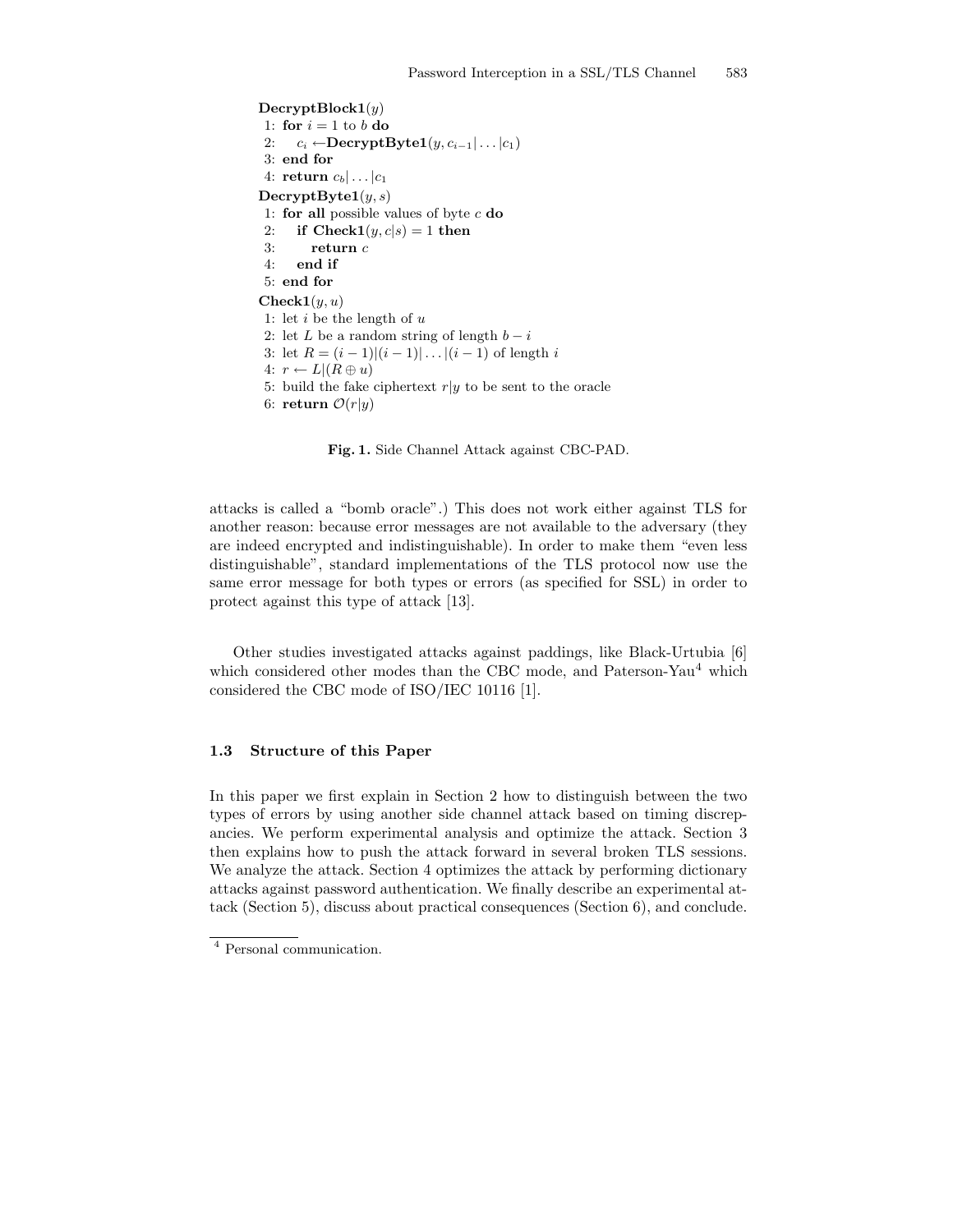# 2 Timing Attack

### 2.1 Attack Principles

In order to get access to the error type which is not directly available, we try to deduce it from a side channel by performing a timing attack [12]. Instead of getting 0 or 1 depending on the error type, we now have an oracle which outputs the timing answer T of the server. The principle of the attack is as follows: in order to check if the padding is correct, the server only needs to perform simple operations on the very end of the ciphertext. When the padding is correct, the server further needs to perform cryptographic operations throughout the whole ciphertext in order to check the MAC, and this may take more time. We use the discrepancy between the time it takes to perform the two types of operations in order to get the answer from the oracle.

We increase the discrepancy of the two types of errors by enlarging the ciphertext: the longer the ciphertext, the longer the MAC verification. (The MAC verification time increases linearly with the length of MES.) Hence we replace the r|y fake ciphertext in **DecryptByte1** by  $f|r|y$  where f is a random block sequence of the longest acceptable length (i.e.  $2^{14} + 2048$  bytes in TLS).<sup>5</sup>

Formally we let  $D_W$  (resp.  $D_R$ ) be the distribution of the timing answer from the server when there is a padding error (resp. a MAC error). We let  $\mu_W$  (resp.  $\mu_R$ ) be its expected value. We will use the following approximation.

Conjecture 1. We approximate  $D_R$  and  $D_W$  by normal distributions with the same standard deviation  $\sigma$  and expected values  $\mu_R$  and  $\mu_W$  respectively. We assume w.l.o.g. that  $\mu_W < \mu_R$ .

We further make the query to the oracle several times in order to make a statistical analysis. We use a predicate ACCEPT in order to decide whether or not the error type is a padding or a MAC.

Provided that the adversary is close to the server, the time measurement may be influenced by a little noise. An unexpectedly long answer may occur due to other protocol issues. These answers are ignored in the experiment. In practice we ignore times which are greater that a given threshold B.

On Fig. 2 is the updated algorithm. It uses a DecryptBlock2 algorithm which is similar to **DecryptBlock1**. Note that **Check2** may miss the right byte, so DecryptByte2 needs to repeat the loop until the byte is found.

#### 2.2 Experiment

We made a statistical analysis of the answer time for the two types of errors. The distributions  $D_W$  and  $D_R$  can be seen on the graph of Fig. 3. The expected values

 $^5$  This trick applies assuming that CBC decryption and MAC verification are not done at the same time.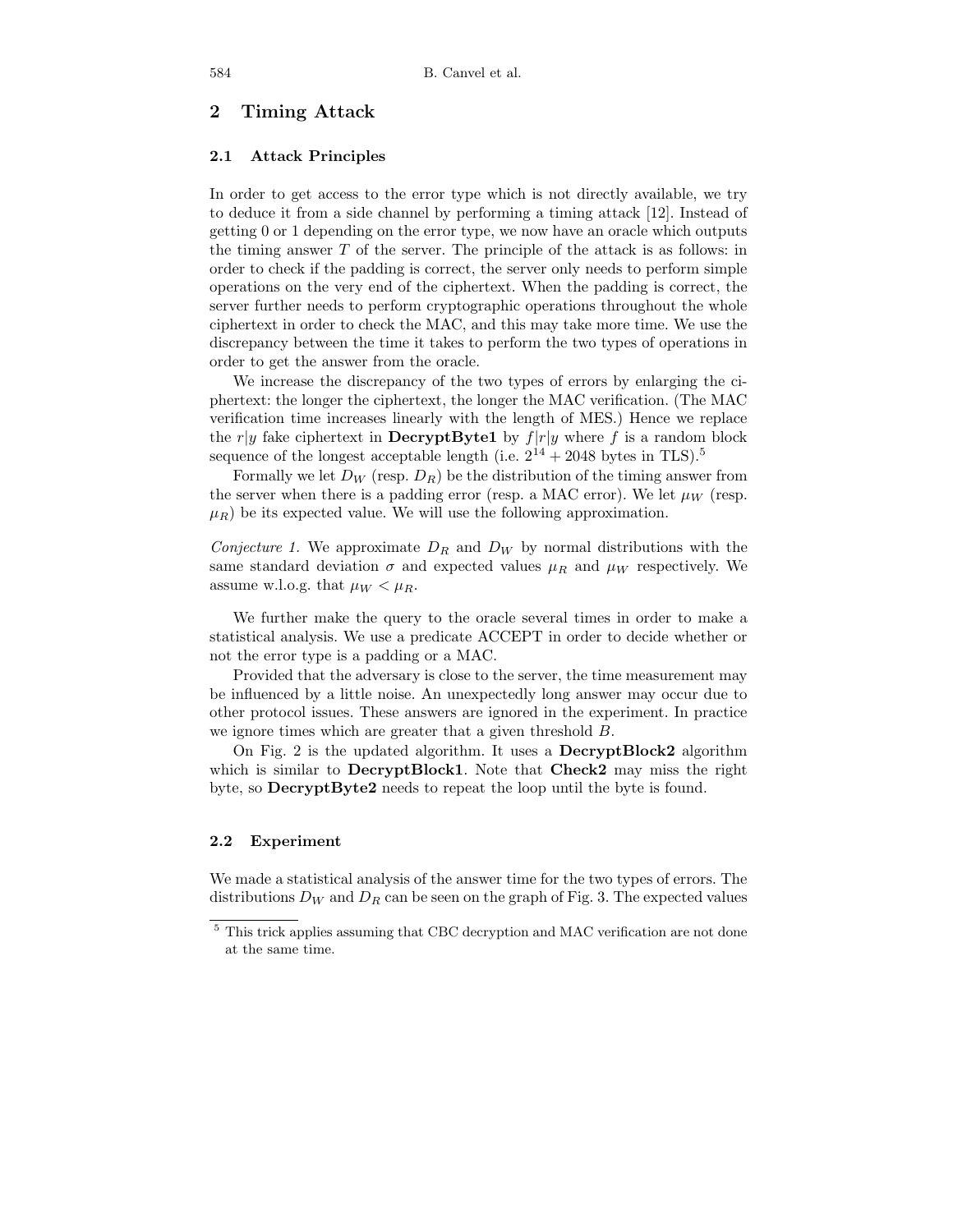$\mathbf{DecryptByte2}(y, s)$ 1: repeat 2: **for all** possible values of byte  $c$  **do** 3: if  $\text{Check2}(y, c | s) = 1$  then 4: return c 5: end if 6: end for 7: until byte is found  $\mathbf{Check2}(y, u)$ 1: make  $r$  in order to test  $u$  as in  ${\bf Check1}$ 2: build the fake ciphertext  $f|r|y$  to be sent to the oracle  $(f$  is the longest possible random block sequence) 4: query the oracle *n* times and get  $T_1, \ldots, T_n$ 

(answers which are larger than B are ignored)

```
6: return \mathrm{ACCEPT}(T_1, \ldots, T_n)
```


 $\mu_R$  and  $\mu_W$  and the standard deviations  $\sigma_R$  and  $\sigma_W$  for the two distributions are as follows:

$$
\mu_R \approx 23.63 \qquad \mu_W \approx 21.57
$$
  

$$
\sigma_R \approx 1.48 \qquad \sigma_W \approx 1.86.
$$

We take  $\sigma = \sigma_W \approx 1.86$ . From the graph, we can clearly see that the two distributions are distinguishable. The following section formalizes this distinguishability. Note that these values were obtained on a LAN where a firewall was present between the attacker and the server, so the attacker was not directly connected to the server.<sup>6</sup>

### 2.3 Analysis of the Best ACCEPT Predicate

The ACCEPT predicate is used in order to decide whether the distribution of the answers is  $D_R$  (the predicate should be true) or  $D_W$  (the predicate should be false). The predicate introduces two types of wrong information. We let  $\varepsilon_+$ (resp.  $\varepsilon_{-}$ ) be the probability of bad decision when the distribution is  $D_W$  (resp.  $D_R$ ). The  $\varepsilon_+$  and  $\varepsilon_-$  probabilities can be interpreted as the probabilities of false positives and false negatives of a character correctness test. The optimal tradeoff between  $\varepsilon_+$  and  $\varepsilon_-$  is achieved by the ACCEPT predicate which is given by the Neyman-Pearson lemma:

$$
\text{ACCEPT}: \frac{f_R(T_1)}{f_W(T_1)} \times \ldots \times \frac{f_R(T_n)}{f_W(T_n)} > \tau
$$

 $^6$  More precisely, the route between the attacker and the server included two switches and a firewall (a PC running Linux).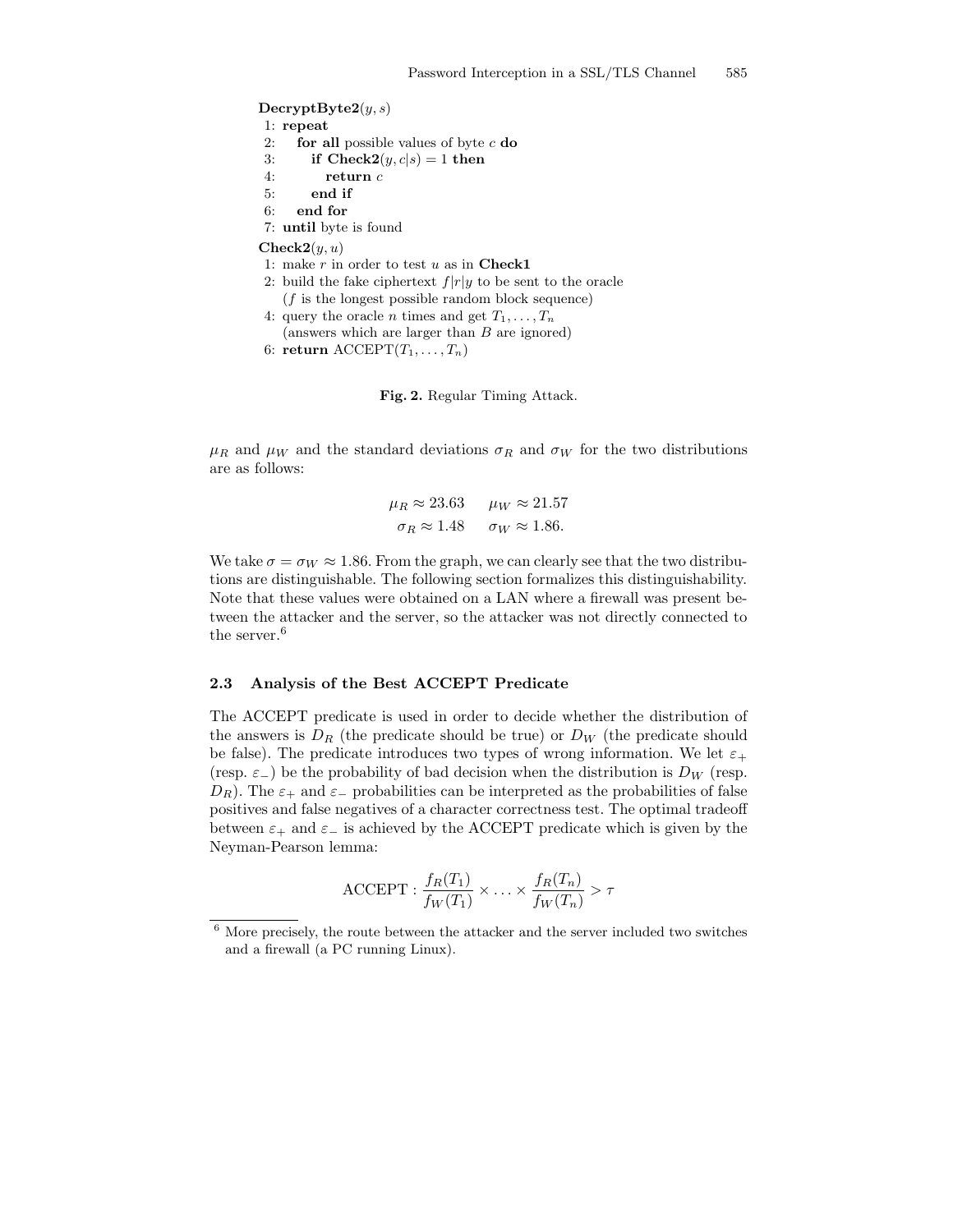

Fig. 3. Distribution of the number of decryption failed and bad mac error error messages with respect to time.

with  $f_R$  and  $f_W$  the density functions of  $D_R$  and  $D_W$  respectively and a given threshold  $\tau$ . Depending on  $\tau$  we trade  $\varepsilon_+$  against  $\varepsilon_-\$ .

With the approximation by a normal distribution the ACCEPT test can be written

$$
\prod_{i=1}^n \frac{e^{-\frac{(T_i-\mu_R)^2}{2\sigma^2}}}{e^{-\frac{(T_i-\mu_W)^2}{2\sigma^2}}} > \tau
$$

which is equivalent to

$$
\frac{T_1 + \ldots + T_n}{n} > \frac{\mu_R + \mu_W}{2} + \frac{\sigma^2 \log \tau}{n(\mu_R - \mu_W)}
$$

so we equivalently can change the definition of  $\tau$  and consider

$$
\text{ACCEPT}: \frac{T_1 + \ldots + T_n}{n} > \tau'
$$

as the ACCEPT test choice. With this we obtain

$$
\varepsilon_{-} = \varphi \left( \frac{\tau' - \mu_R}{\sigma} \sqrt{n} \right)
$$

$$
\varepsilon_{+} = \varphi \left( -\frac{\tau' - \mu_W}{\sigma} \sqrt{n} \right)
$$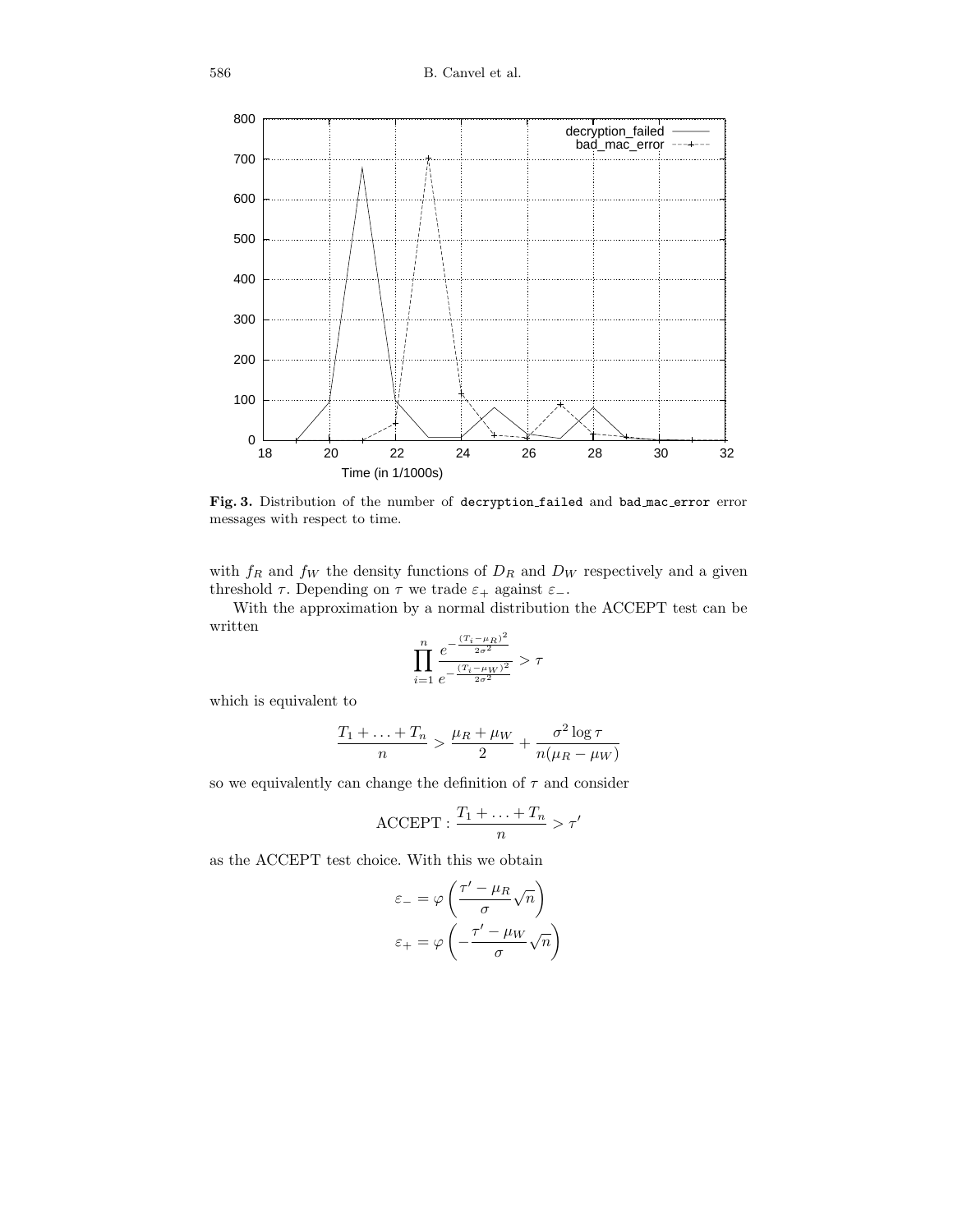$\mathbf{Check3}(y, u)$ 1: make  $r$  in order to test  $u$  as in Check1 2: build the fake ciphertext  $f|r|y$  to be sent to the oracle as in **Ckeck2** 3:  $j \leftarrow 0$ 4: repeat 5:  $j \leftarrow j + 1$ 6: query the oracle and get  $T_j$ (a  $T_j$  larger than  $B$  is ignored and the query is repeated) 8: until  $STOP(T_1, \ldots, T_j)$ 9: return  $\text{ACCEPT}(T_1, \ldots, T_j)$ 

Fig. 4. Timing Attack with a Sequential Distinguisher.

where

$$
\varphi(x) = \frac{1}{\sqrt{2\pi}} \int_{-\infty}^{x} e^{-\frac{t^2}{2}} dt.
$$

# 2.4 Using Sequential Decision Rules

On Fig. 4 is a more general algorithm skeleton. Basically, we collect timing samples  $T_j$  until some STOP predicate decides that there are enough of these for the ACCEPT predicate to decide. We use DecryptByte3 and DecryptBlock3 algorithms which are similar to DecryptByte2 and DecryptBlock2.

By using the theory of hypothesis testing with sequential distinguishers (see Junod [11]), we obtain that the most efficient algorithms are obtained with the following STOP and ACCEPT tests.

$$
\text{STOP}: \frac{f_R(T_1)}{f_W(T_1)} \times \ldots \times \frac{f_R(T_j)}{f_W(T_j)} \notin [\tau_-, \tau_+]
$$

$$
\text{ACCEPT}: \frac{f_R(T_1)}{f_W(T_1)} \times \ldots \times \frac{f_R(T_j)}{f_W(T_j)} > \tau_+
$$

where  $\tau_-\$  and  $\tau_+\$  are two given thresholds. Assuming Conjecture 1, this is equivalent to

STOP: 
$$
T_1 + ... + T_j - j\frac{\mu_R + \mu_W}{2} \notin [\tau'_-, \tau'_+]
$$
 (1)

ACCEPT: 
$$
T_1 + ... + T_j - j \frac{\mu_R + \mu_W}{2} > \tau'_+
$$
 (2)

where

$$
\tau'_{+} = \frac{\sigma^2}{\mu_R - \mu_W} \log \tau_{+}
$$
\n(3)

$$
\tau'_{-} = \frac{\sigma^2}{\mu_R - \mu_W} \log \tau_{-}.\tag{4}
$$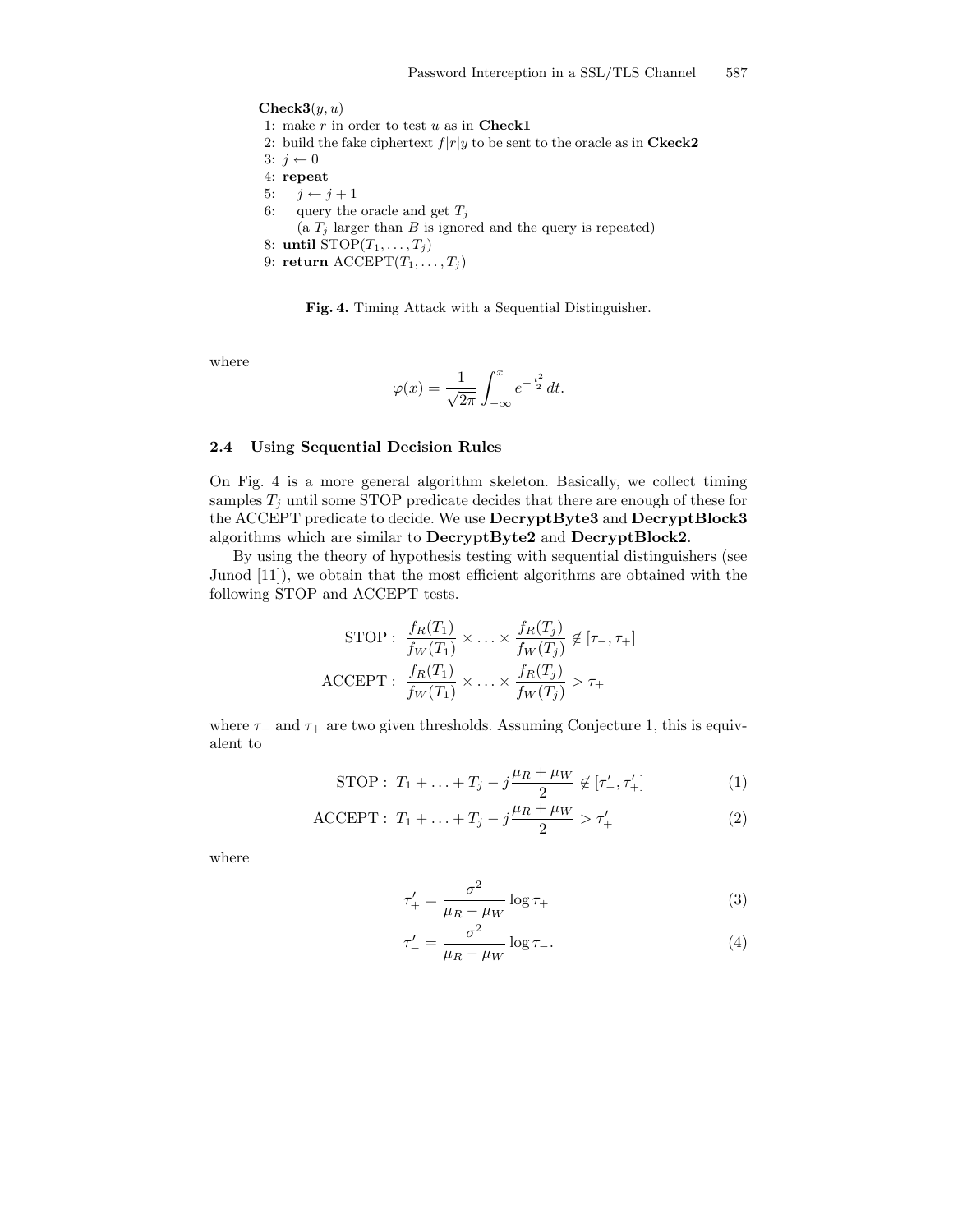Thanks to the Wald Approximation, we can freely select  $\varepsilon_+$  and  $\varepsilon_-$ , compute the corresponding  $\tau_+$  and  $\tau_-$  by

$$
\tau_+ \approx \frac{1 - \varepsilon_-}{\varepsilon_+}
$$

$$
\tau_- \approx \frac{\varepsilon_-}{1 - \varepsilon_+}
$$

and deduce the expected number  $J$  of samples (i.e. the  $j$  iterations) until STOP holds and ACCEPT takes the right decision by

$$
J_W \approx -\frac{2\sigma^2}{(\mu_R - \mu_W)^2} \log \tau_-
$$

$$
J_R \approx \frac{2\sigma^2}{(\mu_R - \mu_W)^2} \log \tau_+
$$

when the character to be tested is wrong or right respectively.<sup>7</sup>

### 3 Multi-session Attack

### 3.1 Attack Strategy

Since sessions are broken as soon as there is an error, the attacks from previous sections do not work. We now assume that each TLS session includes a critical plaintext block  $x$  which is always the same (e.g. a password) and that we intercept the corresponding ciphertext block  $y = \text{ENC}(x \oplus y')$ . (Here y' is the previous ciphertext block following the CBC mode.) The target  $x$  is constant in every session, but  $y$  and  $y'$  depend on the session. The full attack is depicted on Fig. 5. Here the Check4 oracle no longer relies on some  $y$  since this block is changed in every session. The  $\mathbf{Check4}(u)$  is called in order to check whether "the  $x$  plaintext block ends with the byte sequence  $u$ " or not. The plaintext block x is equal to  $ENC^{-1}(y) \oplus y'$  for some current key, and some current ciphertext blocks y and y'. We assume that the oracle can get y and  $y'$ .

### 3.2 Analysis

Let C be the average complexity of **DecryptBlock4**. Let  $Z$  denote the set of all possible byte values. Let  $p$  be the probability of success of **DecryptBlock4**. Let  $p_i$  be the success probability of **DecryptByte4**(s) assuming that s is the right tail of length  $i - 1$ . We have  $p = p_1 \cdots p_b$ .

In order to simplify our analysis, we assume that the target block is uniformly distributed in  $Z^b$  so that step 1 of DecryptByte4 can be ignored. We further consider a weaker algorithm in which the outer repeat/until loop of DecryptByte4 is removed (i.e. we consider that the attack fails as soon as a STOP predicate is satisfied but the ACCEPT predicate takes a bad decision).

<sup>7</sup> For a mathematical treatment on these results we refer to Siegmund [15].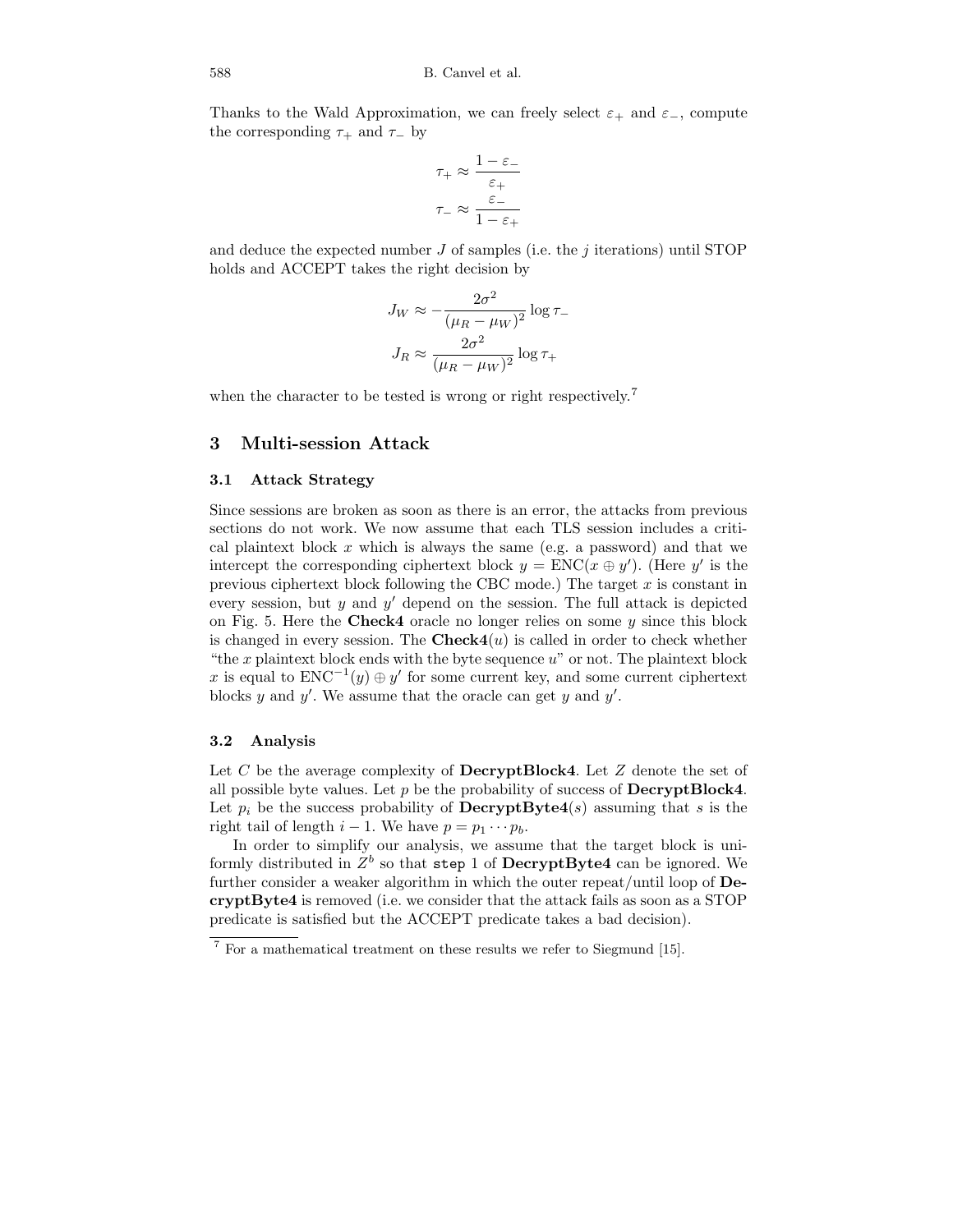DecryptBlock4 1: for  $i = 1$  to b do 2:  $c_i \leftarrow \text{DecryptByte4}(c_{i-1}|\ldots|c_1)$ 3: end for 4: return  $c_b | \dots | c_1$  $\text{DecryptByte4}(s)$ 1: sort all possible  $c$  characters in order of decreasing likelihood. 2: repeat 3: **for all** possible values of character  $c$  **do** 4: if  $\text{Check4}(c|s) = 1$  then 5: return c 6: end if 7: end for 8: until byte is found

 $Check4(u)$ 

- 1:  $j \leftarrow 0$
- 2: repeat
- 3:  $j \leftarrow j + 1$
- 4: wait for a new session and get the current  $y$  and  $y'$  blocks
- 5: let  $i$  be the length of  $u$
- 6: let L be a random string of length  $b i$
- 7: let  $R = (i 1)(i 1) \dots | (i 1)$  of length i
- 8:  $r \leftarrow (L|(R \oplus u)) \oplus y'$
- 9: build the fake ciphertext  $f|r|y$  to be sent to the oracle  $(f$  is the longest possible random block sequence)
- 11: query the oracle and get  $T_j$
- (if it is larger than  $B$  then go back to Step 4)
- 13: until  $STOP(T_1, \ldots, T_j)$
- 14: return  $\text{ACCEPT}(T_1, \ldots, T_j)$

Fig. 5. Password Interception inside SSL/TLS.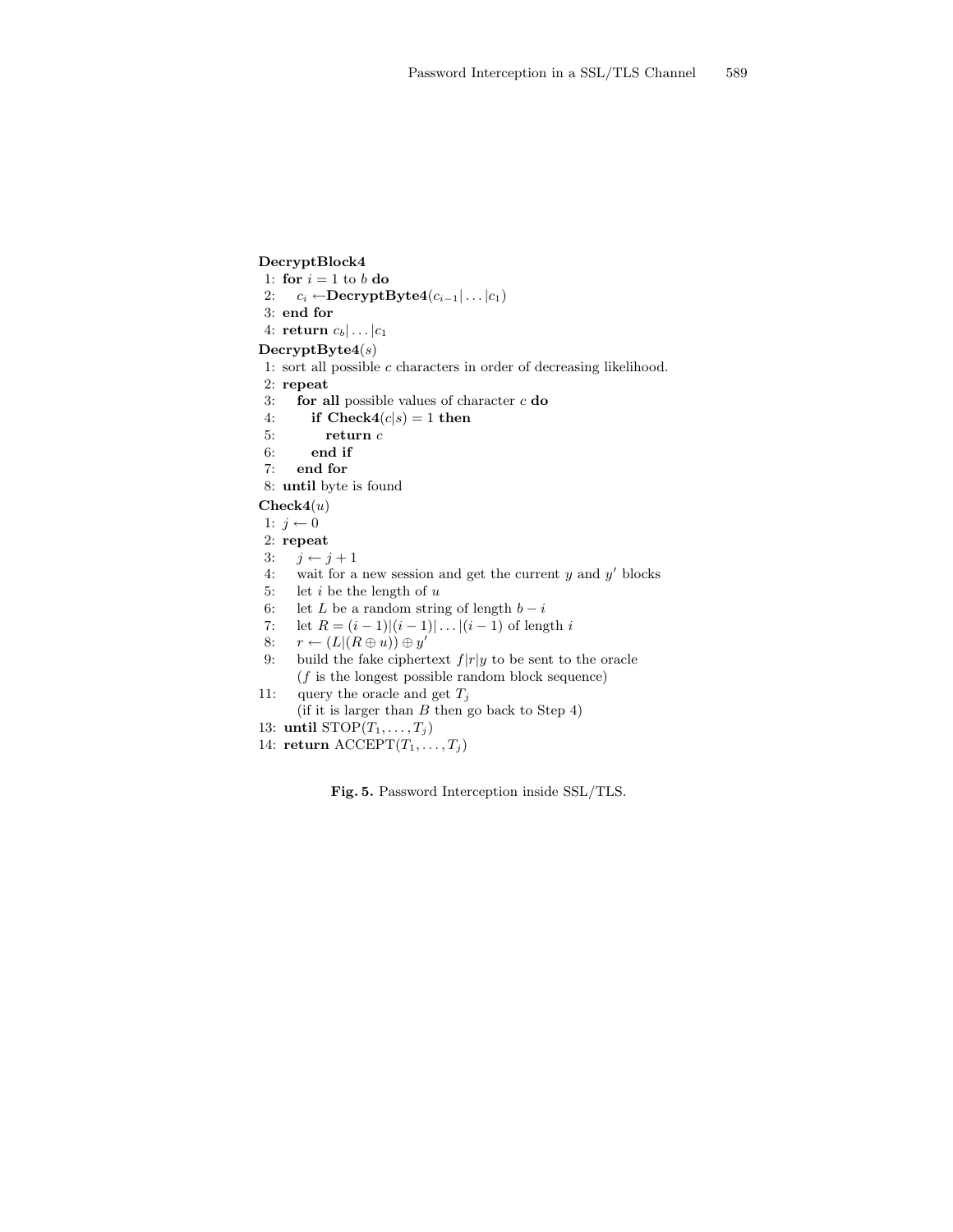Here we assume that all characters of the unknown block  $x$  are independent and uniformly distributed in the alphabet  $Z$ . Thus all  $p_i$ s are equal. We have

$$
p_1 = \sum_{i=1}^{|Z|} \frac{1}{|Z|} (1 - \varepsilon_+)^{i-1} (1 - \varepsilon_-)
$$

$$
= \frac{1 - (1 - \varepsilon_+)^{|Z|}}{|Z|\varepsilon_+} (1 - \varepsilon_-)
$$

$$
\approx (1 - \varepsilon_+)^{\frac{|Z| - 1}{2}} (1 - \varepsilon_-)
$$

when  $\varepsilon_+ \ll \frac{1}{|Z|}$  thus

$$
p \approx (1 - \varepsilon_+)^{b\frac{|Z|-1}{2}} (1 - \varepsilon_-)^b.
$$

Note that  $p \approx 1$  when  $\varepsilon_+ \ll \frac{1}{b|Z|}$  and  $\varepsilon_- \ll \frac{1}{b}$ . Assuming that the algorithm succeeds, the average number or iterations per byte is

$$
\sum_{i=1}^{|Z|} \frac{1}{|Z|} ((i-1)J_W + J_R) = \frac{|Z|-1}{2}J_W + J_R
$$

so the average complexity per block is

$$
C = b\frac{|Z| - 1}{2}J_W + bJ_R.
$$

Numerical examples will be given in a more general context in Section 4.3.

# 4 Password Interception with Dictionary Attack

### 4.1 Attack Description

We now use the *a priori* distribution of  $x$  in the previous attack in order to decrease the complexity. For instance, if  $x$  is a password corresponding to an IMAP authentication, we perform a kind of dictionary attack on  $x$ . We assume that we have precomputed a dictionary of all possible  $x$  blocks with the corresponding probability of occurrence. We use it in the first step of DecryptByte4 in order to sort the  $c$  candidates.

#### 4.2 Analysis

We consider a list of possible blocks  $c_b \dots c_1$ . We let  $Pr[c_b \dots c_1]$  be the occurrence probability of a plaintext block. We also let  $Pr[c_i \dots c_1]$  be the sum  $Pr[c_b \dots c_1]$ for all possible  $c_b \ldots c_{i+1}$ .

We arrange the dictionary of all blocks into a search tree. The root is connected to many subtrees, each corresponding to a  $c_1$  character. Each subtree corresponding to a  $c_1$  character is connected to many sub-subtrees, each corresponding to a  $c_2$  character... We label each node of the tree by a  $c_i \dots c_1$  string.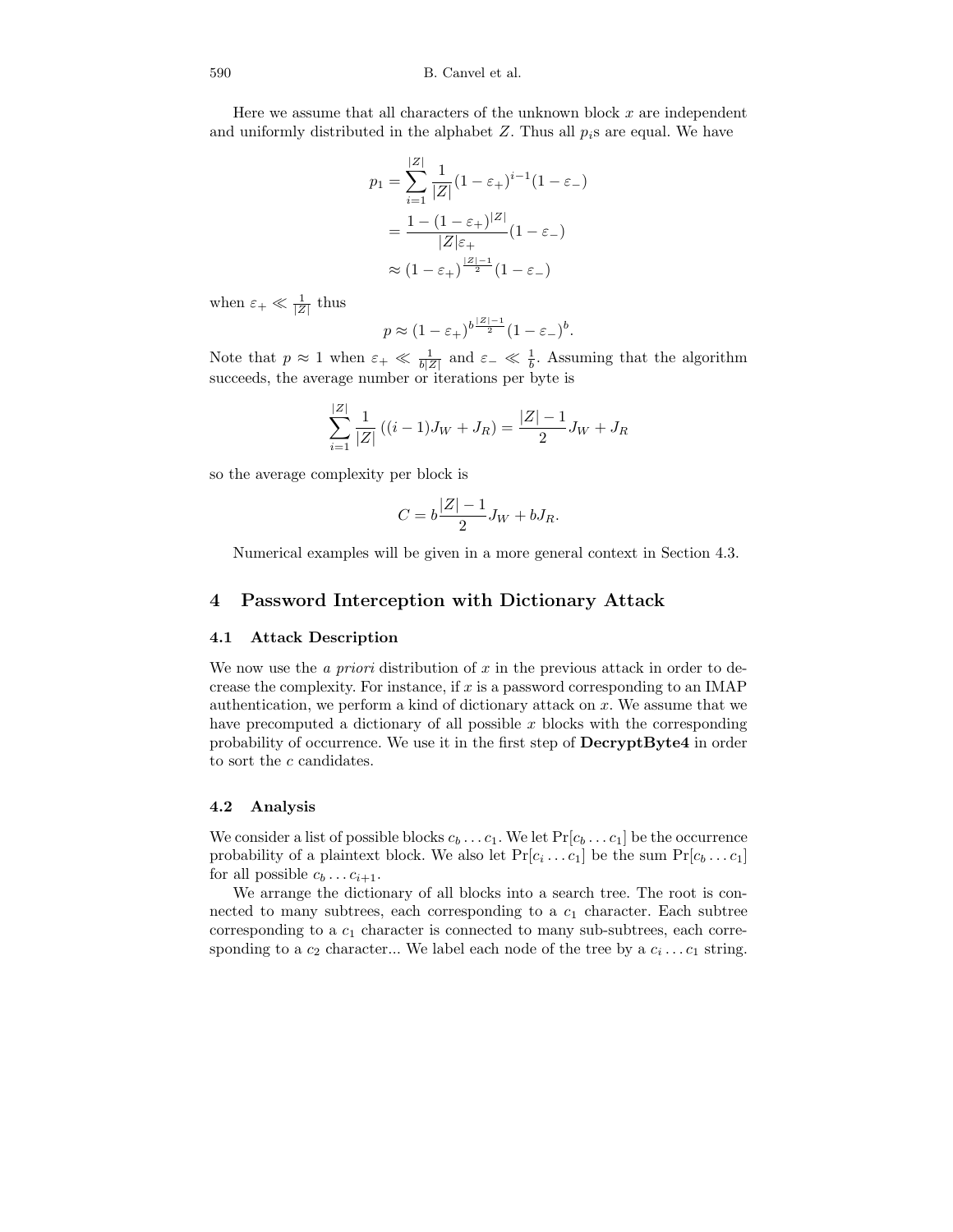We assume that the list of subtrees of any node  $c_i \dots c_1$  is sorted in decreasing order of values of  $Pr[c_{i+1}c_i...c_1]$ . We let  $N(c_{i+1}...c_1)$  be the rank of the  $c_{i+1} \ldots c_1$  subtree of the node  $c_i \ldots c_1$  in the list.

We let  $C_i$  be the average number to trials for finding  $c_i$  (if the attack succeeds) and  $C_0 = C_1 + ... + C_b$ .

We have

$$
C_i = \sum_{c_i, ..., c_1} \Pr[c_i, ..., c_1] N(c_i ... c_1)
$$

so

$$
C_0 = \sum_{i=1}^{b} \sum_{c_i, ..., c_1} \Pr[c_i, ..., c_1] N(c_i ... c_1).
$$

Note that  $C_0 = b \frac{|Z|-1}{2} + b$  when  $c_b \dots c_1$  is uniformly distributed in  $Z^b$  so this generalizes the analysis from Section 3.2.

The expected complexity in case of success is  $(C_0 - b)J_W + bJ_R$  thus approximately

$$
C \approx \frac{2\sigma^2}{(\mu_R - \mu_W)^2} \left( (C_0 - b) \log \frac{1}{\varepsilon_-} + b \log \frac{1}{\varepsilon_+} \right)
$$
  

$$
p \approx (1 - \varepsilon_+)^{C_0 - b} (1 - \varepsilon_-)^b
$$

when  $\varepsilon_{-}$  and  $\varepsilon_{+}$  are small against  $b^{-1}$  and  $C_0^{-1}$  respectively. The problem is to select  $\varepsilon_-\,$  and  $\varepsilon_+\,$  in order to maximize p and minimize C. Computations shows that this is the case when

$$
\left(\frac{\delta C}{\delta \varepsilon_+}\right) / \left(\frac{\delta \log p}{\delta \varepsilon_+}\right) = \left(\frac{\delta C}{\delta \varepsilon_-}\right) / \left(\frac{\delta \log p}{\delta \varepsilon_-}\right)
$$

hence,

$$
\frac{b/\varepsilon_+}{(C_0-b)/(1-\varepsilon_+)} = \frac{(C_0-b)/\varepsilon_-}{b/(1-\varepsilon_-)}.
$$

With the assumption that  $\varepsilon_+ \ll 1$  and  $\varepsilon_- \ll 1$ , we deduce

$$
\frac{\varepsilon_+}{\varepsilon_-} \approx \frac{b^2}{(C_0 - b)^2}
$$

thus

$$
\varepsilon_{+} = \frac{b^2}{t}
$$

$$
\varepsilon_{-} = \frac{(C_0 - b)^2}{t}
$$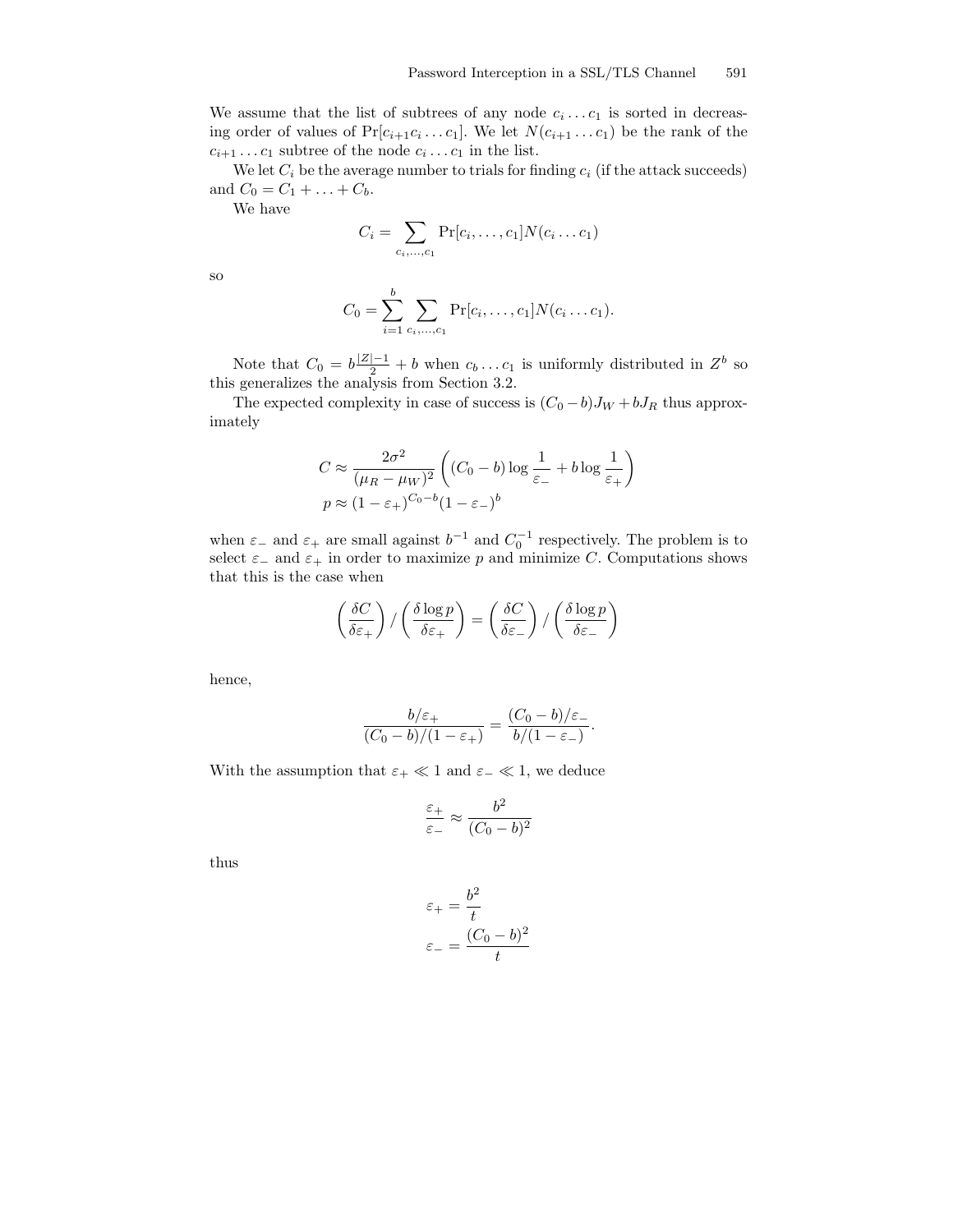for some parameter  $t$ . With the same approximation we obtain

$$
p \approx \exp\left(-\frac{C_0(C_0 - b)b}{t}\right)
$$

$$
\varepsilon_+ \approx \frac{b}{C_0(C_0 - b)} \log \frac{1}{p}
$$

$$
\varepsilon_- \approx \frac{C_0 - b}{C_0 b} \log \frac{1}{p}
$$

and finally, we deduce C in terms of the success probability p as well as  $\tau_-\$  and  $\tau_+$ :

$$
C \approx \frac{2\sigma^2}{(\mu_R - \mu_W)^2} \left( C_0 \log C_0 - (C_0 - 2b) \log \frac{C_0 - b}{b} - C_0 \log \log \frac{1}{p} \right) (5)
$$

$$
\log \tau_+ \approx \log C_0 + \log(C_0 - b) - \log b - \log \log \frac{1}{p} \tag{6}
$$

$$
\log \tau_{-} \approx \log(C_0 - b) - \log C_0 - \log b + \log \log \frac{1}{p}.\tag{7}
$$

Note that  $C = O(-\log \log \frac{1}{p})$ . If  $p \sim 1$  we have  $\log \frac{1}{p} \sim 1 - p$  so  $p = 1 - e^{-\Omega(C)}$ . The failure probability decreases exponentially with the complexity.

### 4.3 Numerical Example

We have used dictionary [5] from which we have selected only words of size  $b = 8$ characters (i.e. 8 bytes), giving a total word count of  $712'786$  words and ordered it as described the previous section. For this dictionary, we have calculated that  $C_0 = 31$  and then implemented algorithm **DecryptBlock4** and confirmed this result. Note that  $C_0 = 31$  is a quite remarkable result since the best search rule for finding a password out of a dictionary of  $D = 712'786$  words consists of  $\lceil \log_2 D \rceil = 20$  binary questions, so the overhead is only of 11 questions.

Example 2. Table 1 shows complexity C and values log  $\tau_-\,$  and log  $\tau_+$  for a given success probability  $p$  in the case of the dictionary [5] being used and also for uniform distributions with  $|Z| = 256$ , 128, and 64.

The complexity for  $p = 50\%$  is 166 with the dictionary attack and 4239 for a fully random block. Similar computation with the DecryptBlock2 strategy shows that sequential distinguishers lead to a improvement factor between 4 and 5. This illustrates the power of this technique.

# 5 Implementation of the Attack

In this section we describe how the DecryptBlock4 was implemented in practice against an IMAP email server.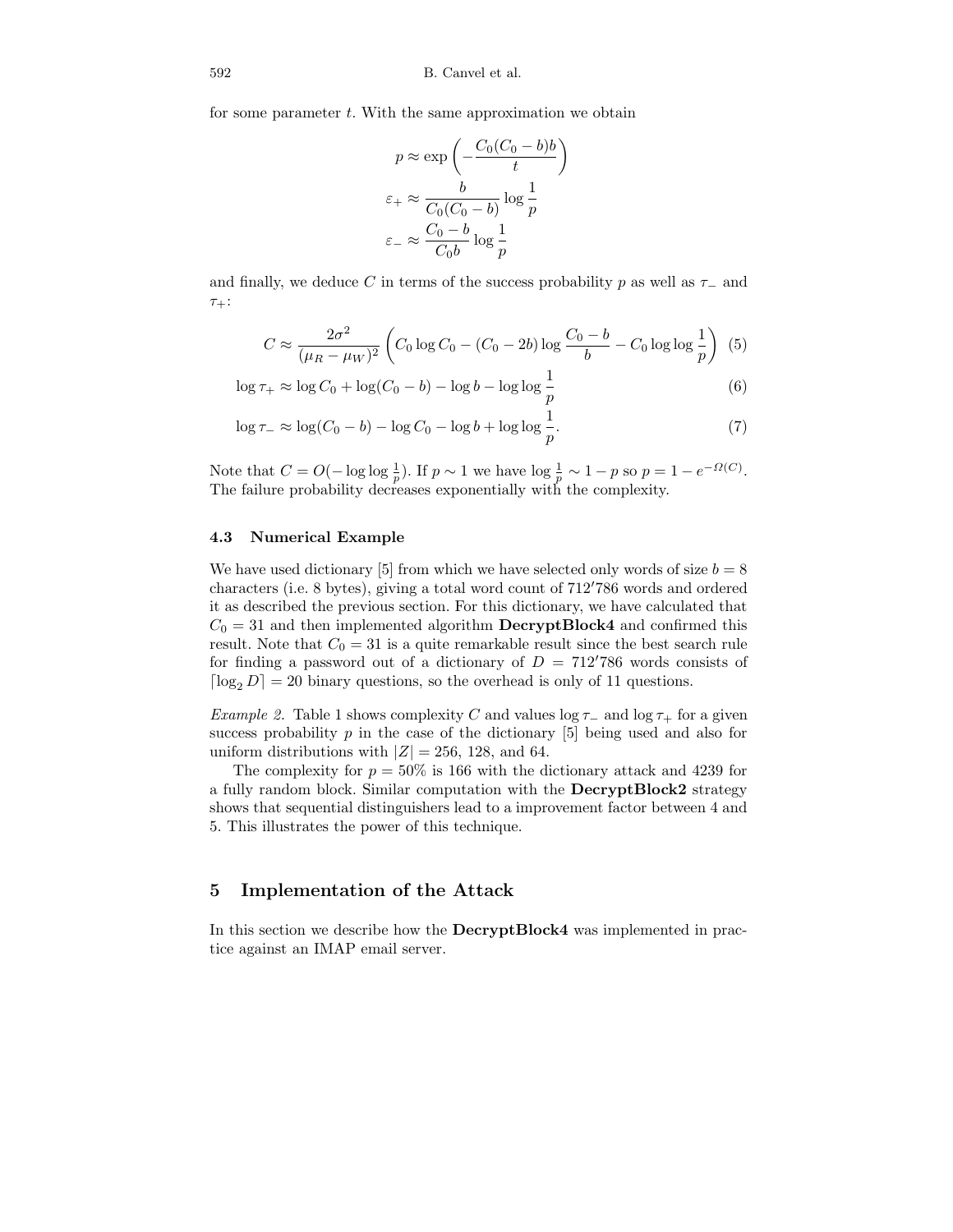| Dictionary, $C_0 = 31$ |           |         |         |          |         |         |
|------------------------|-----------|---------|---------|----------|---------|---------|
| ŋ                      | $\rm 0.5$ | $0.6\,$ |         | $^{0.8}$ | 0.9     | 0.99    |
|                        | 166       | 181     | 199     | 223      | 261     | 380     |
| $\log \tau_{-}$        | $-2.74$   | $-3.05$ | $-3.41$ | $-3.88$  | $-4.62$ | $-6.98$ |
| $\log \tau_+$          | 4.86      | 5.16    | 5.52    | 5.99     | 6.74    | 9.09    |

| Uniform distribution, $ Z  = 256$ , $C_0 = 1028$ |         |         |         |         |         |         |
|--------------------------------------------------|---------|---------|---------|---------|---------|---------|
|                                                  | $0.5\,$ | 0.6     | $0.7\,$ | 0.8     | 0.9     | 0.99    |
|                                                  | 4239    | 4750    | 5353    | 6139    | 7397    | 11335   |
| $\log \tau$                                      | $-2.45$ | $-2.76$ | $-3.12$ | $-3.59$ | $-4.34$ | $-6.69$ |
| $\log \tau_+$                                    | 12.15   | 12.46   | 12.81   | 13.28   | 14.03   | 16.38   |

| Uniform distribution, $ Z  = 128$ , $C_0 = 516$ |         |         |         |         |         |         |
|-------------------------------------------------|---------|---------|---------|---------|---------|---------|
|                                                 | 0.5     | 0.6     | 0.7     | 0.8     | 0.9     | 0.99    |
|                                                 | 2179    | 2346    | 2738    | 3132    | 3764    | 5741    |
| $\log \tau$                                     | $-2.46$ | $-2.77$ | $-3.12$ | $-3.60$ | $-4.35$ | $-6.70$ |
| $\log \tau_+$                                   | 10.76   | 11.07   | 11.43   | 11.90   | 12.65   | 15.00   |

| Uniform distribution, $ Z  = 64$ , $C_0 = 260$ |         |         |         |           |         |         |  |
|------------------------------------------------|---------|---------|---------|-----------|---------|---------|--|
|                                                | 0.5     | 0.6     | 0.7     | $0.8\,$   | 0.9     | 0.99    |  |
|                                                | 1140    | 1269    | 1421    | 1620      | 1938    | 2934    |  |
| $\log \tau$                                    | $-2.48$ | $-2.78$ | $-3.14$ | $-3.61$   | $-4.36$ | $-6.71$ |  |
| $\log \tau_+$                                  | 9.38    | 9.68    | 10.04   | $10.51\,$ | 11.26   | 13.61   |  |

Table 1. Calculated complexity  $C$  and threshold values log  $\tau_−$  and log  $\tau_+$  for algorithm DecryptBlock4 given success probability p with  $\mu_R = 23.63$ ,  $\mu_W = 21.57$ ,  $\sigma = 1.86$ and heuristic value  $B = 32.93$  for dictionary [5] and uniform distributions in  $Z<sup>b</sup>$ .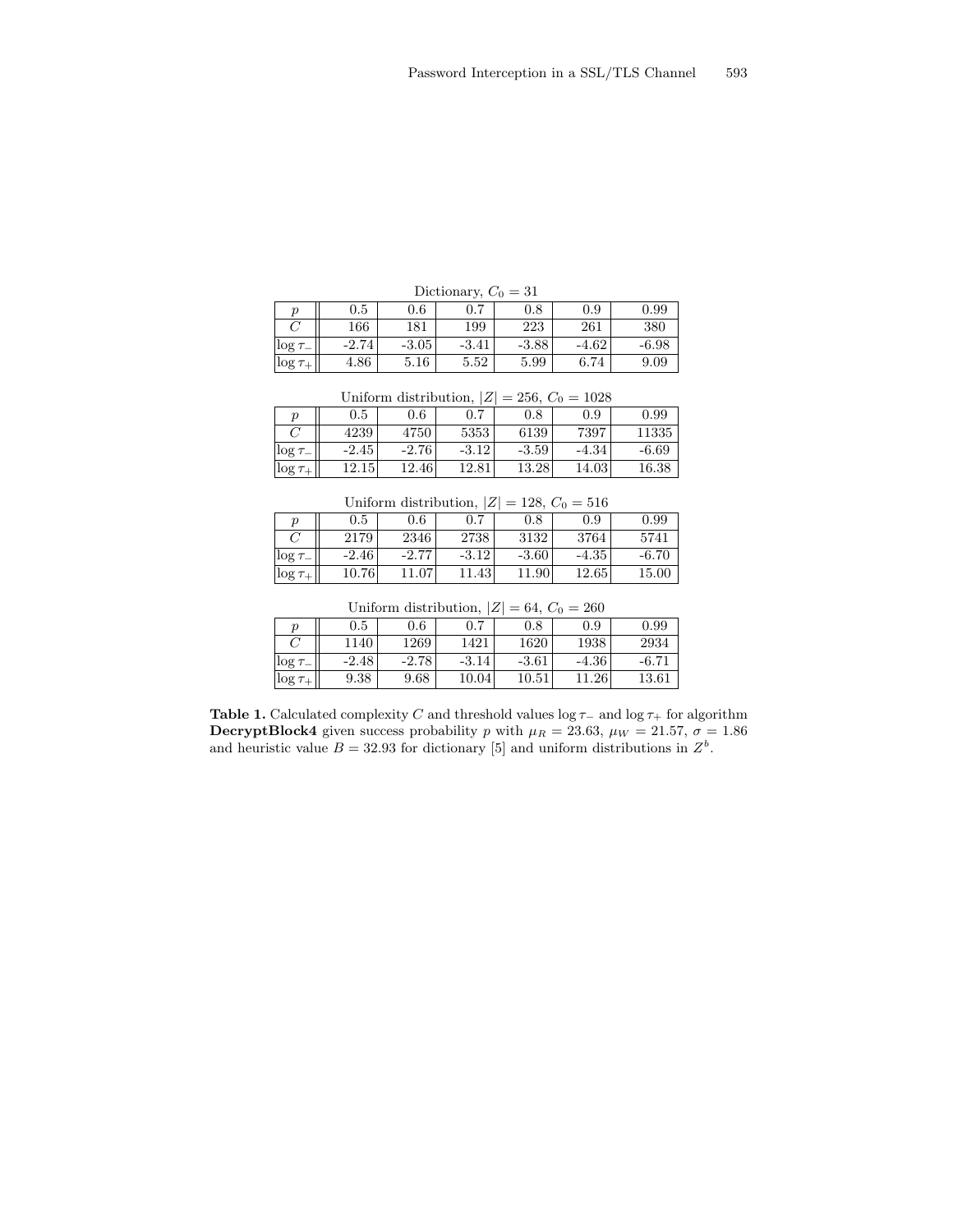### 5.1 Setup

The multi-session attack has been implemented using the Outlook Express 6.x client from Microsoft under Windows XP and an IMAP Rev 4 server<sup>8</sup>. Outlook sends the login and password to the IMAP server using the following format:

#### XXXX<sub>LI</sub>LOGIN<sub>LI</sub>"username"<sub>LI</sub>"password"<0x0d><0x0a>

Here XXXX are four random digits which are incremented each time Outlook connects to the server.

An interesting feature of Outlook is that (by default) it checks for messages automatically every 5 minutes and also that it requires an authentication for each folder created on the IMAP user account, i.e. we have a bunch of free sessions every 5 minutes. For instance, with five folders (in, out, trash, read, and draft), we obtain 60 sessions every hour. If Outlook is now configured to check emails every minute, the fastest attack of Table 1 with 166 sessions requires half an hour. Outlook notices that some protocol errors occur but this does not seem to bother it at all.

The TLS tunneling between the IMAP server and Outlook Express was implemented using stunnel v3.22<sup>9</sup> .

The attack is a man-in-the-middle type attack where connection requests to the IMAP server from the Outlook client are redirected to the attacker's machine using DNS spoofing [16] where the attacker intercepts the authentication messages and attempts to decrypt it using DecryptBlock4.

Note that the attack is performed on a Local Area Network.

### 5.2 Problems and Notes

Two main problems arose when implementing the multi-session attack using the above setup. Firstly, Outlook uses the RC4 MD5 algorithm by default  $10$ despite the fact that [9] and [14] suggest that 3DES EDE CBC SHA should be supported by default. Hence, we had to force the IMAP server to only offer block ciphers in CBC mode.

The second problem comes from the format of the authentication message. It can be the case that the last bytes of the password belong to the first block of the MAC of the message. So it sometimes happens that the last few bytes of the password cannot be decrypted using the multi-session attack described in this paper. For example, assume that the user name has four characters so that we have the following for an 8-byte block cipher:

 $|0021$ <sub>L</sub>LOG $|IN_{\sqcup}$ "name $|"_{\sqcup}$ "passw $|ord"$ <0x0d><0x0a><HMAC1><HMAC2> $|$ 

then it will not be possible to decrypt the last three characters from the password.

 $^8$  http://www.washington.edu/imap/

 $^9$  http://www.stunnel.org

 $10$  Some other applications like stunnel use the CBC mode by default.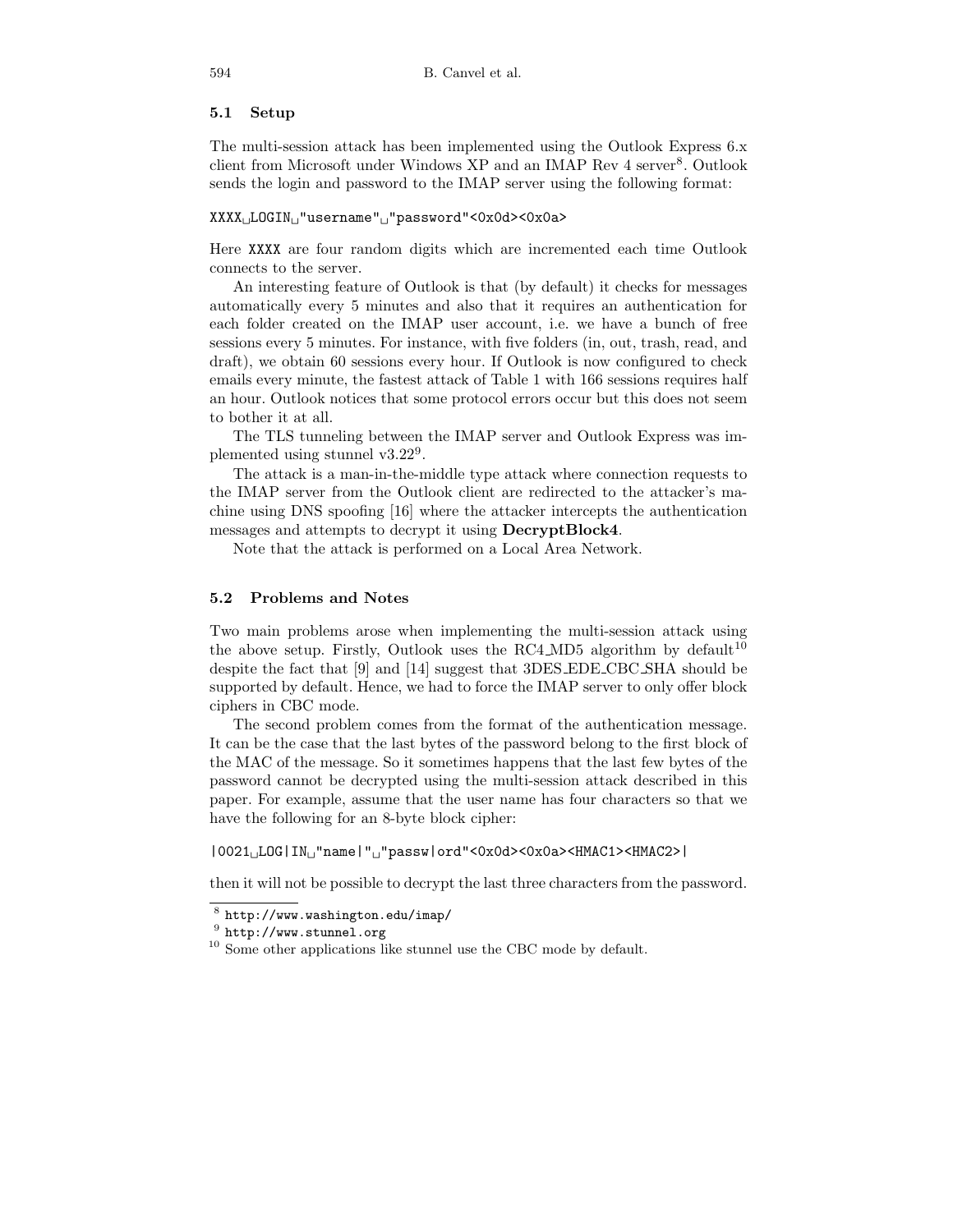As explained in [13], a countermeasure against the CBC-PAD problem [17] has been implemented in OpenSSL 0.9.6d and following versions so that only the bad mac error error message is sent when an incorrect padding or an incorrect MAC are detected. However, during our experiments, we have seen that the timing differences still exist and are even easier to identify with this version than previous ones.

# 6 Discussion

Obviously, the attack works if the following conditions are met.

- 1. A critical piece of information is repeatedly encrypted at a predictable place.
- 2. A block cipher in CBC mode is chosen.
- 3. The attacker can sit in the middle and perform active attacks.
- 4. The attacker can distinguish time differences between two types of errors.

In this paper we focused on the password access control in the IMAP protocol. We can also consider the basic authentication in HTTP [10] which is also used for access control. This means that we can consider intercepting the password for accessing to an Intranet server (e.g. the web server of the program committee of the Crypto'03 Conference!). The attack would work in the same way provided that the above conditions are met, and in particular when the clients of program committee members send their passwords more than a hundred times and do not care about errors.

We can also consider other critical information than just passwords which are sent by the clients to the server. We can consider decrypting a particular constant block of plaintext of a private URL which is retrieved from a server by many clients or by a single one many times. For instance, we can try to decrypt data about the bank account of a client in electronic banking systems. Systems whose security fully rely only on the SSL/TLS protocol would certainly face to security threats. Fortunately, systems that we are aware of use additional security means. They use challenge-response authentication instead of password authentication. They also block accesses in case of multiple failures.

Fixing the problem is quite simple (it was actually done in OpenSSL versions older than  $0.9.6i$ ).<sup>11</sup> One can simply try to make error responses time-invariant by simulating a MAC verification even when there is a padding error. One can additionally add some random noise in the time delay. Obviously, session errors should be audited. Note that the problem should also be fixed on the client side which will take much more time than fixing it on the server side. In the meantime, servers should become more sensitive to the types or errors issued by our attack.

Some people claimed that the problem we pointed out in this paper is related to an implementation mistake for SSL/TLS. We can however argue that the problem was raised in [17] in 2002, that an update was made, and that an error

 $11$  See http://www.openssl.org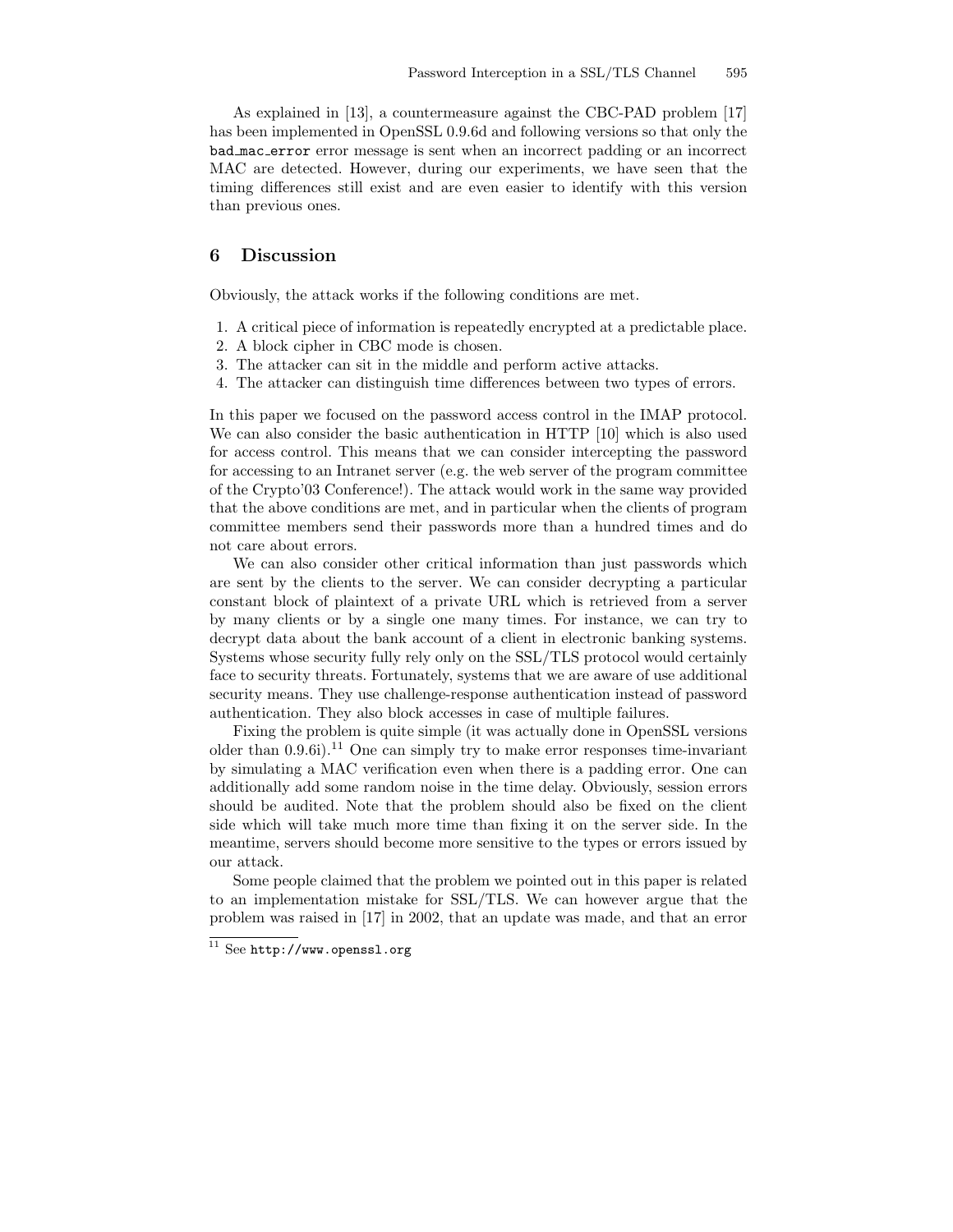was still present in current versions one year after. Since there are so many possible mistakes in implementing the protocol we can reasonably claim that this is a protocol problem rather than an implementation one.

For future versions of the TLS protocol we recommend to invert the MAC and padding processes: the sender first pad the plaintext then MAC it, so that the receiver can first check the MAC then check the padding if the MAC is valid. This would thwart any active attack in which messages which are received are not authentic.

# 7 Conclusion

In this paper we have derived a multi-session variant of the attack of [17] in order to show that it is possible to attack SSL/TLS in the case when the message that is being encrypted remains the same during each session. This is the case, for example, when an email client such as Outlook Express connects to an IMAP server. We have detailed the attack and described the setup we have used in order to perform it.

One problem we have encountered is that the error messages sent in SSL/TLS are encrypted and it is not possible to easily differentiate which is being sent by the client or the server. A solution to this problem is to look at timings between errors messages. We have shown that when using sequential distinguishers, we can efficiently intercept and decrypt a password for an IMAP account in less than an hour. In doing so, we have also shown that the post-[17] version of OpenSSL [13] is not secure when used with block ciphers in CBC mode. Hopefully, this will have been easily fixed by the time the present paper is published.

Interestingly, we have run one of the first timing attacks through a network and not directly on the attacked device. Another timing attack (against RSA) was run in parallel by Brumley and Boneh [7].

Our attack also illustrates how the theory of sequential distinguishers [11] can be used in order to optimize practical attacks.

# 8 Acknowledgments

We owe Pascal Junod useful discussions about the timing attack, the idea to fill the message with  $f$ , and some helpful details about sequential tests. We thank Gildas Avoine for useful comments. We would also like to thank Bodo Möller for his immediate feedback and the OpenSSL community for caring about our attack in real time. We thank the media for there very positive interest in our results. We also received threats from several companies involved in security which seems to mean that they cared about our results.

The work presented in this paper was supported (in part) by the National Competence Center in Research on Mobile Information and Communication Systems (NCCR-MICS), a center supported by the Swiss National Science Foundation under grant number 5005-67322.